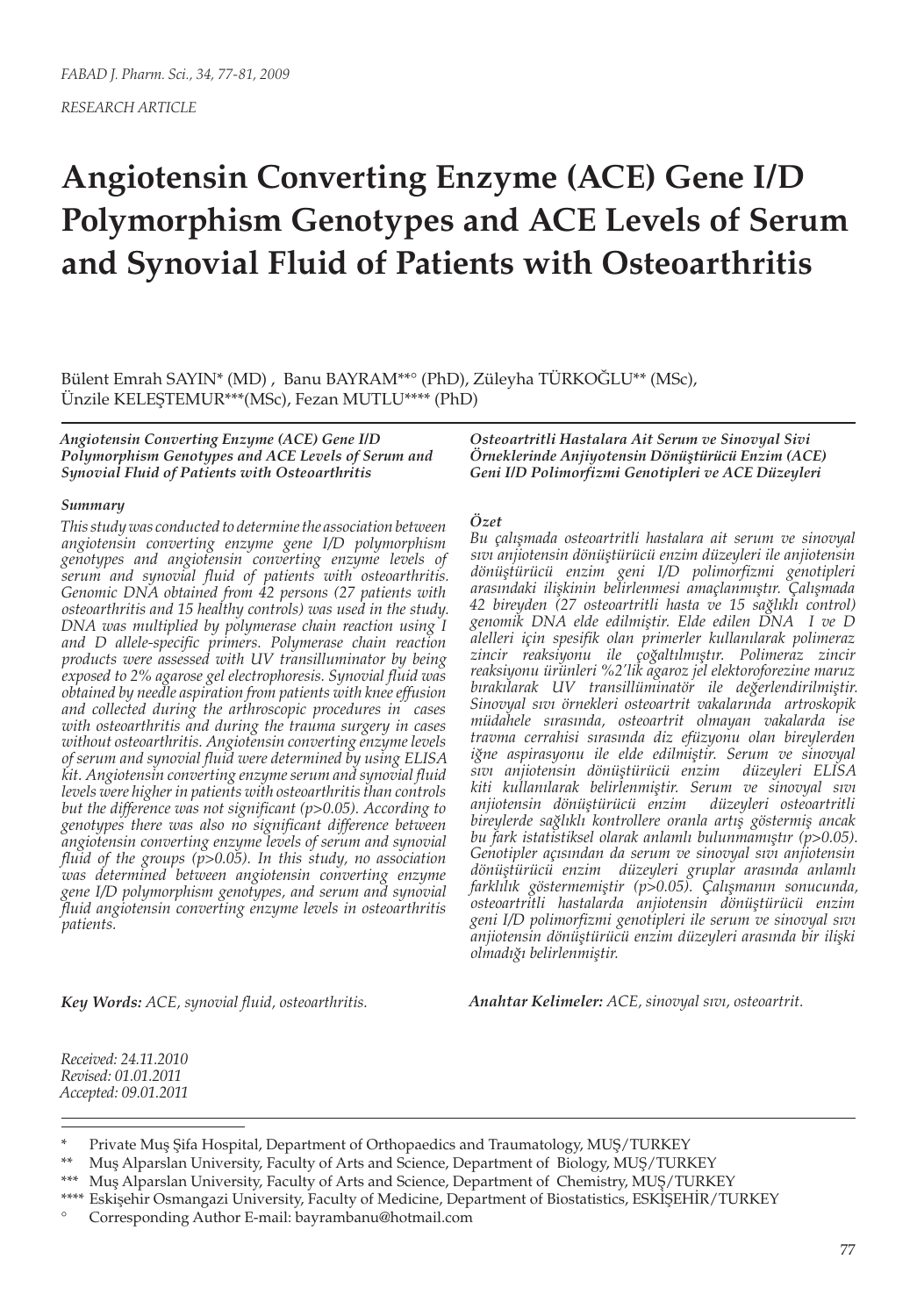# **INTRODUCTION**

Osteoarthritis (OA) is the major chronic disease leading to musculoskeletal morbidity and functional loss, but is of unknown cause (1-3). It is generally agreed that the cause is multifactorial, involving genetic predetermination, age, gender, acute and chronic joint trauma, metabolic and inflammatory mechanisms and dietary factors (1,4-6).

Angiotensin converting enzyme (ACE) (also known as peptdyl dipeptidase A or kininase II) is a metalloenzyme converts angiotensin I to a potent vasoconstrictor angiotensin II (7,8). It also inactivates bradykinin which is a vasodilator of the kallikrein kinin system and has major implication in inflammatory process including OA (9,10). OA starts developing in synovial joints at twenties and results in clinical symptoms at forties (11,12). ACE levels of synovial fluid (SF) in patients with OA has been found higher than controls (13).

ACE gene (Gene Bank accession number: NM 000789.2) is localized on chromosome 17 and contains a polymorphism based on the presence (insertion, I) or absence (deletion, D) within intron 16, of a 287 base pair ALU repeat sequence; resulting in 3 genotypes: DD and II homozygotes and ID heterozygote. DD genotype is associated with higher concentrations of circulating ACE (14-19). DD genotype of this polymorphism has also been found associated with the development of primary knee OA in Korean and Turkish population (2, 9).

The literature review in this field revealed no study explaining the relationship between ACE gene I/D polymorphism and ACE levels of SF in OA (2,9). Therefore this study aims to determine the association of this polymorphism genotypes, and ACE levels of serum and SF of patients with OA and controls without OA.

# **MATERIAL AND METHODS Study Population**

This study included 27 OA patients (11 males and 16 females; mean age, 56,6±12,15 years) and 15 controls (7 males and 8 females; mean age,  $32,9 \pm 13,43$  years) recruited from the department of Orthopedic and

Traumatology, Private Mus Sifa Hospital in Mus, Turkey. Informed consent in accordance with the study protocol, approved by the ethics committee of Medical Faculty, Eskisehir Osmangazi University, Eskisehir, was obtained from each patient. Inclusion criteria were with any symptom and/or sign of OA, positive finding in radiographs according to Kellgren-Lawrence grading, informed consent, and no evidence of arthritis due to other disease (20). Patient's history taking, physical examination and radiographic finding provided clinical information of the patients. Control subjects were consecutively selected among people without personal and family history of OA.

# **Genotype Determination**

DNA was extracted from 2 mL venous blood according to kit procedure (Vivantis, Malesia) and stored at +40 C. Amplification of DNA was performed by PCR in a thermal cycling (Amplitronyx 4, USA ) with 0.5 µL of DNA sample according to Bayram et al. (2). The PCR products were separated by electrophoresis on 2% agarose gel containing 4 µL ethidium bromide (50  $\mu$ g / $\mu$ L) and were visualized using a UV transilluminator (Illuminyx UVB Transilluminator, USA). PCR method resulted in a 190 bp product (D allele) and in the presence of insertion, produced a 490 bp product (I allele). In heterozygous samples, two bands (490 and 190 bp) were detected (Figure 1).

#### **Measurement of Serum and SF ACE Levels**

Serum samples were collected before the surgery. SF was obtained by gauge aspiration from patients with knee effusion and collected during the arthroscopic procedures in cases with OA and during the trauma surgery in cases without OA. Subjects using ACE inhibitors were not included in the study. Serum

**Figure 1.** Determination of DD, II and ID Genotypes by PCR Using ACE Primer

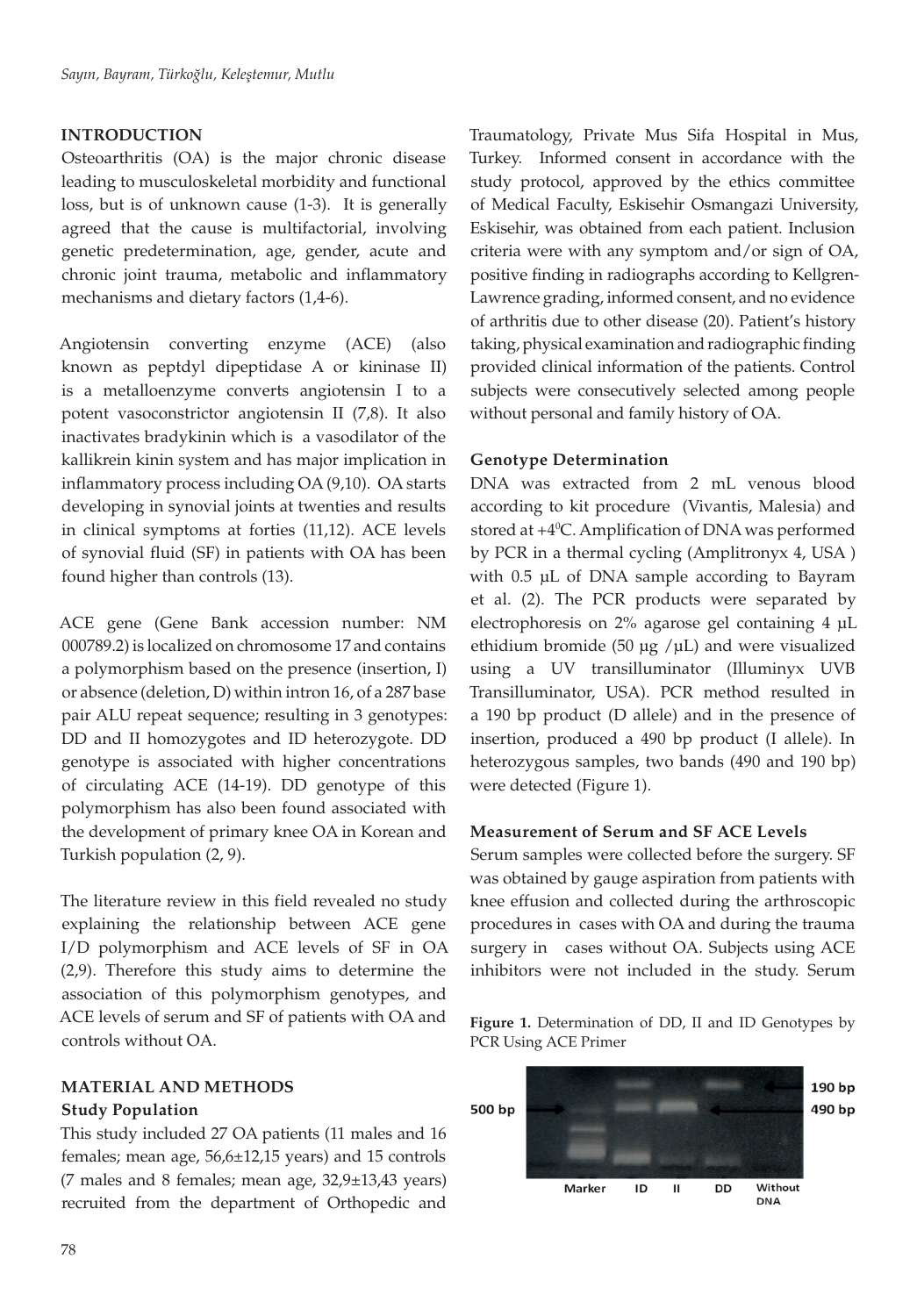and SF samples were centrifuged immediately and then stored at  $-20^{\circ}$ C until analysed. Serum and SF ACE levels were determined by using ELISA kit (Boster,China).

#### **Statistical Analysis**

Data was analyzed using the MINITAB 14 and statistical package for social sciences (SPSS ver.15). Shapiro Wilk normality test was applied for all variables. The variables which didn't show normal distribution were analyzed by Mann Whitney U test and Kruskal Wallis test. As descriptive statistics, percentages of median (25 % and 75 %) were shown as averages. A p value of less than 0.05 is considered statistically significant.

## **RESULTS**

Table 1 presents the ACE levels of serum and SF of patients and controls. ACE levels of serum and SF of patients were higher than controls but there was no significant difference (p>0.05) between them. Genotype distribution of ACE gene I/D polymorphism and ACE serum and SF levels are shown in Table 2. ACE levels of serum and SF of patients and controls carrying DD genotype were higher than ID and II carriers but this increase was not significantly different (p>0.05).

# **DISCUSSION**

Within this study, we analyzed the association between ACE gene I/D polymorphism genotypes and ACE levels of serum and SF in OA patients and controls. The present study indicates that the ACE levels of serum and SF of patients with OA were higher than controls, but the increase was not significant. According to the ACE gene I/D

| Groups   | <b>Serum ACE Levels</b><br>(pg/ml) | <b>SF ACE Levels</b><br>(pg/ml) |  |
|----------|------------------------------------|---------------------------------|--|
| Patients | 630 (325-770)                      | 265 (165-627)                   |  |
| Controls | 360 (220-690)                      | 234 (157-350)                   |  |
| p value  | p>0.05                             | p>0.05                          |  |

**Table 1.** ACE levels of serum and SF of patients and controls

polymorphism genotypes, ACE levels of serum and SF of patients and controls carrying DD genotype were higher than ID and II carriers respectively. This increase was also not found significantly different.

In concordance with our results, Blann found increased ACE activity in SF of OA patients compared to controls but it was not significantly different (14). Lowe et al., Matucci-Cerinic et al. and Cobankara et al. also did not found any significant differences in serum and SF ACE activities between OA patients and controls (21-23).

We could not find any findings about the association between serum and SF ACE levels and ACE gene I/D polymorphism genotypes in patients with OA to compare with our results. When we have compared our results with the results studied in various diseases; we see that Cambien et al. found no significant difference between patients with myocardial infarction and controls regarding plasma ACE concentrations and ACE gene I/D polymorphism (24). Nevertheless, Samani et al. and Gunes et al. found that plasma ACE concentrations were higher in DD carriers than ID and II with hypertension and myocardial infarction patients respectively (25,26).

**Table 2.** Genotype distribution of ACE gene I/D polymorphism and, ACE serum and SF levels of patients and controls

| Groups          |                          | <b>ACE Gene I/D Polymorphism Genotypes</b> |                       |                  |          |
|-----------------|--------------------------|--------------------------------------------|-----------------------|------------------|----------|
|                 |                          | DD                                         | ΙD                    | и                | p value  |
| <b>Patients</b> | Serum ACE Levels (pg/ml) | 955 (632.5-1367.5)                         | 620 (457.5-785)       | $350(255-667.5)$ | p > 0.05 |
|                 | SF ACE Levels (pg/ml)    | 548,5 (282.5-756.75)                       | 259,5 (161.25-631.25) | 165 (110-287.5)  | p > 0.05 |
| Controls        | Serum ACE Levels (pg/ml) | 550 (280-750)                              | 340 (300-630)         | 330 (180-540)    | p > 0.05 |
|                 | SF ACE Levels (pg/ml)    | 300 (245-500)                              | 230 (225-365)         | 160 (105-257)    | p > 0.05 |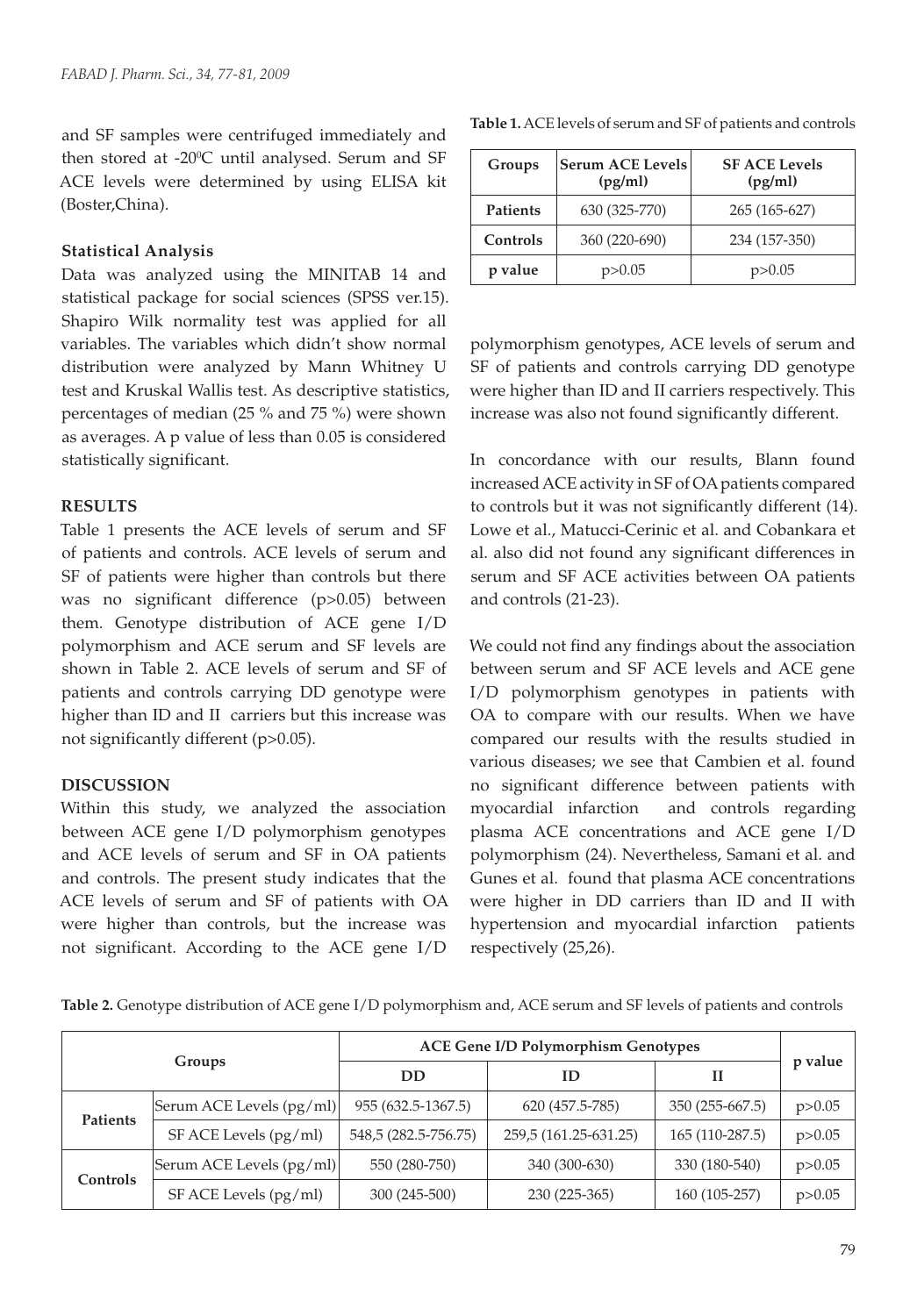# **CONCLUSION**

As a conclusion, in this study, we may assert that serum and SF ACE levels are higher in patients with OA than controls without OA, but this increase is not a significant criteria for the development of OA. ACE gene I/D polymorphism genotypes also did not explain the increased serum and SF ACE levels in OA patients in this study. More comprehensive investigations are required to determine definite effect of serum and SF ACE levels on the development of OA and suppression of serum and SF ACE levels could have an effect on the progression of OA.

## **ACKNOWLEDGEMENT**

We thank the ARGE Laboratories of Diagen, Ankara, TURKEY.

#### **REFERENCES**

- 1. Burnett BP, Levy R, Cole BJ. Metabolic mechanisms in the pathogenesis of osteoarthritis. *J Knee Sur* 19(3):191-197, 2006.
- 2. Bayram B, Sayın E, Gunes HV, Degirmenci I, Turkoglu Z, Doganer F, Turgut Cosan D. DD Genotype of ACE Gene I/D Polymorphism Is Associated In A Turkish Study Population With Osteoarthritis. *Mol Biol Rep* DOI: 10.1007/s11033- 010-0284-y, 2010.
- 3. Ashraf S, Walsh DA. Angiogenesis in osteoarthritis. *Curr Opin Rheumatol* 20:573-580, 2008.
- 4. Akyüz G, Bulak E. Osteoartritte ağrı nedenleri. *Ağrı* 19(1):31-35, 2007.
- 5. Cheung HS. Osteoartritte kristal/hücre etkileşimleri. *Curr Opin Orthop* 1(4):223-229, 2006.
- 6. Yılmaz E, Yılmaz S, Karakurt L, Serin E. Osteoartritte nitrik oksit ve malondialdehid düzeyleri. *J Arthroplast & Arthroplast Surg* 15(1):7- 11, 2004.
- 7. Dalbeth N, Edwards J, Fairchild S, Callan M, Hall FC. The non-thiol angiotensin-coverting enzyme inhibitor quinapril suppresses inflammatory arthritis. *Rheumatol* 44:24-3, 2005.
- 8. Riordan JF. Angiotensin-I-converting enzyme and its relatives. *Genome Biol* 4(8):225, 2003.
- 9. Hong S, Yang H, Yoo MC, In C, Yim S, Jin S, Choe B, Chung J. Angiotensin converting enzyme gene

polymorphism in korean patients with primary knee osteoarthritis. *Exp Mol Med* 35(3):189-195, 2003.

- 10. Alturfan AA, Eralpremzi L, Tözün R, Emekli N. Primer osteoartrit olgularında plazma ve sinovyal sıvı doku faktörü ve koagülasyon parametrelerinin incelenmesi *Cumhuriyet Tıp Derg* 32(1):34-39, 2010.
- 11. Kozakcıoglu M. Osteoartrit ve glukozamin. *Turk J Rheumatol* 24:94-7, 2009.
- 12. Bilgic A, Kamiloglu R, Tuncer S. Diz osteoartritinde izokinetik programının etkinliği *J PMR Sci* 3:70-75, 2007.
- 13. Blan AD. von Willebrand factor antigen and angiotensin converting enzyme in synovial fluid. *Scand J Rheumatol* 20(3):213-214, 1991.
- 14. Yıldırım ME, Koçak N, Özen F, Özdemir Ö. Angiotensin Converting Enzyme (ACE) Insertion/Deletion (I/D) Gene Polymorphism. *İnönü Üniversitesi Tıp Fakültesi Dergisi* 17(1):15-18, 2010.
- 15. Turgut S. Anjiotensin dönüştürücü enzim ve I/D polimorfizmi. *SDÜ Tıp Fak Derg* 12(4):53-57, 2005.
- 16. Shehab DK, Al-Jarallah KF, Alawadhi AM, Al-Herz A, Nahar I, Haider MZ. Prevalence of angiotensincoverting enzyme gene insertion-deletion polymorphism in patients with primary knee osteoarthritis. *Clin Exp Rheumatol* 26:305-310, 2008.
- 17. Kritchevsky SB, Nicklas BJ, Visser M, Simonsick EM, Newman AB, Harris TB, Lange EM, Penninx BW, Goodpaster BH, Satterfield S, Colbert LH, Rubin SM, Pahor M. Angiotensin-converting enzyme insertion/deletion genotype, exercise and physical decline. *JAMA* 294(6):691-698, 2005.
- 18. Uppal SS, Haider MZ, Hayat SJ, Abraham M, Sukumaran J, Dhaunsi GS. Significant association of insertion/deletion polymorphism of the angiotensin-converting enzyme gene with rheumatoid arthritis. *J Rheumatol* 34(12): 2395- 2399, 2007.
- 19. Kucukarabacı B, Birdane A, Gunes HV, Ata N, Basaran A, Timuralp B, Degirmenci I. Association between angiotensin converting enzyme (ACE) gene I/D polymorphism frequency and serum ACE concentration in patients with idiopathic dilated cardiomyopathy. *Anadolu Kardiyol Derg*  8(1): 65- 66, 2008.